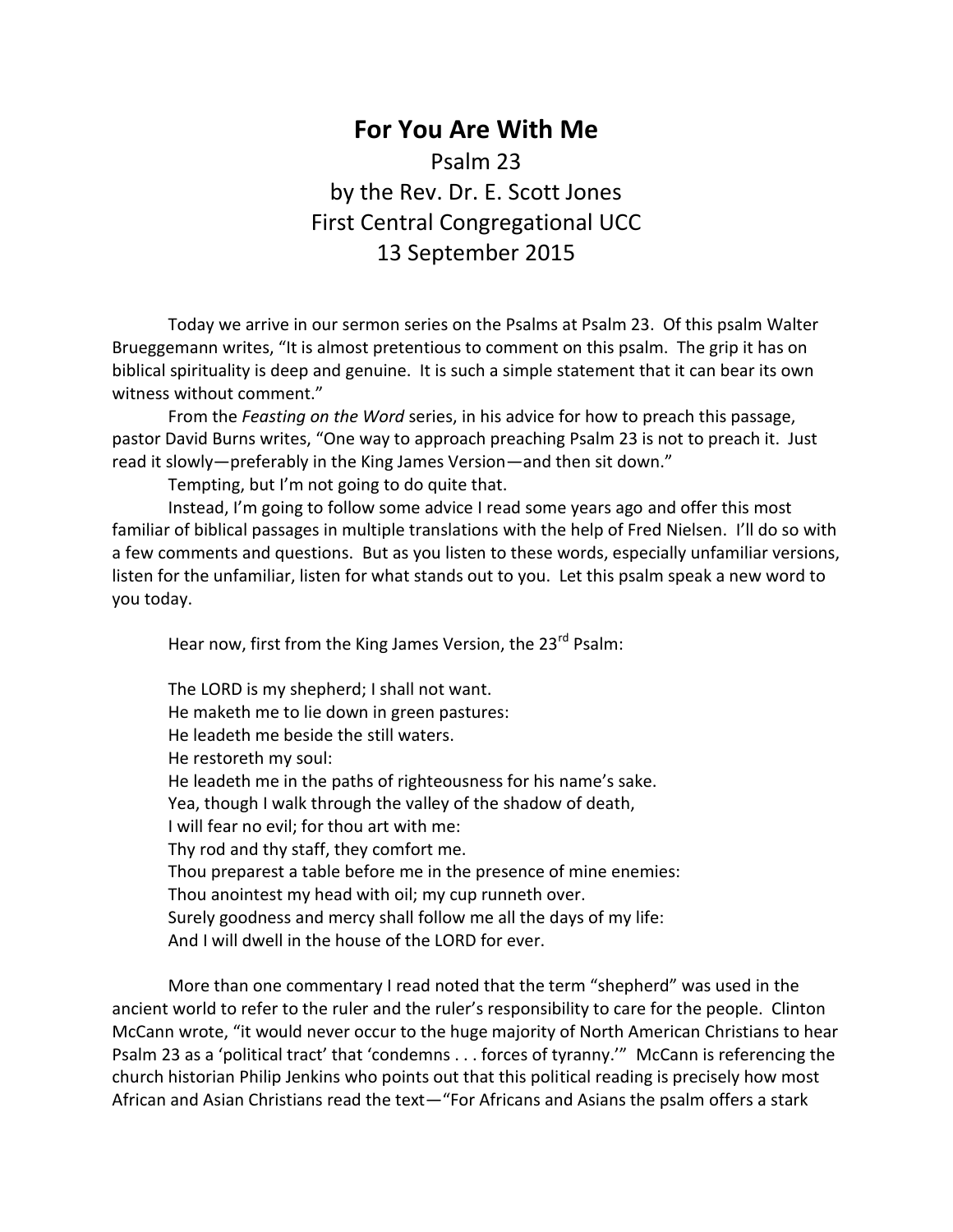rebuttal to claims by unjust states that they care lovingly for their subjects."

**FRED:** From *Kol Haneshama: Prayers for a House of Mourning*, a Jewish translation of the Psalm.

The Eternal is my shepherd; I shall never be in need. Amid the choicest grasses does God set me down. God leads me by the calmest waters, and restores my soul. God takes me along paths of righteousness, in keeping with the honor of God's name. Even should I wander in a valley of the darkest shadows, I will fear no evil, You are with me, God. Your power and support are there to comfort me. You set in front of me a table in the presence of my enemies. You anoint my head with oil; my cup is overflowing. Surely, good and loving-kindness will pursue me all the days of my life, and I shall come to dwell inside the house of The Eternal for a length of days.

David M. Burns writes, "Psalm 23 is so often used in funerals because, in the moment when we reach for our best and truest words about the sum of life, we go here.... The one giving testimony in Psalm 23 says that to belong to God in life and in death, today and tomorrow, is a good thing indeed."

From the New Revised Standard Version:

The LORD is my shepherd, I shall not want. He makes me lie down in green pastures; he leads me beside still waters; he restores my soul. He leads me in right paths for his name's sake. Even though I walk through the darkest valley, I fear no evil; for you are with me; your rod and your staff they comfort me. You prepare a table before me in the presence of my enemies; you anoint my head with oil; my cup overflows.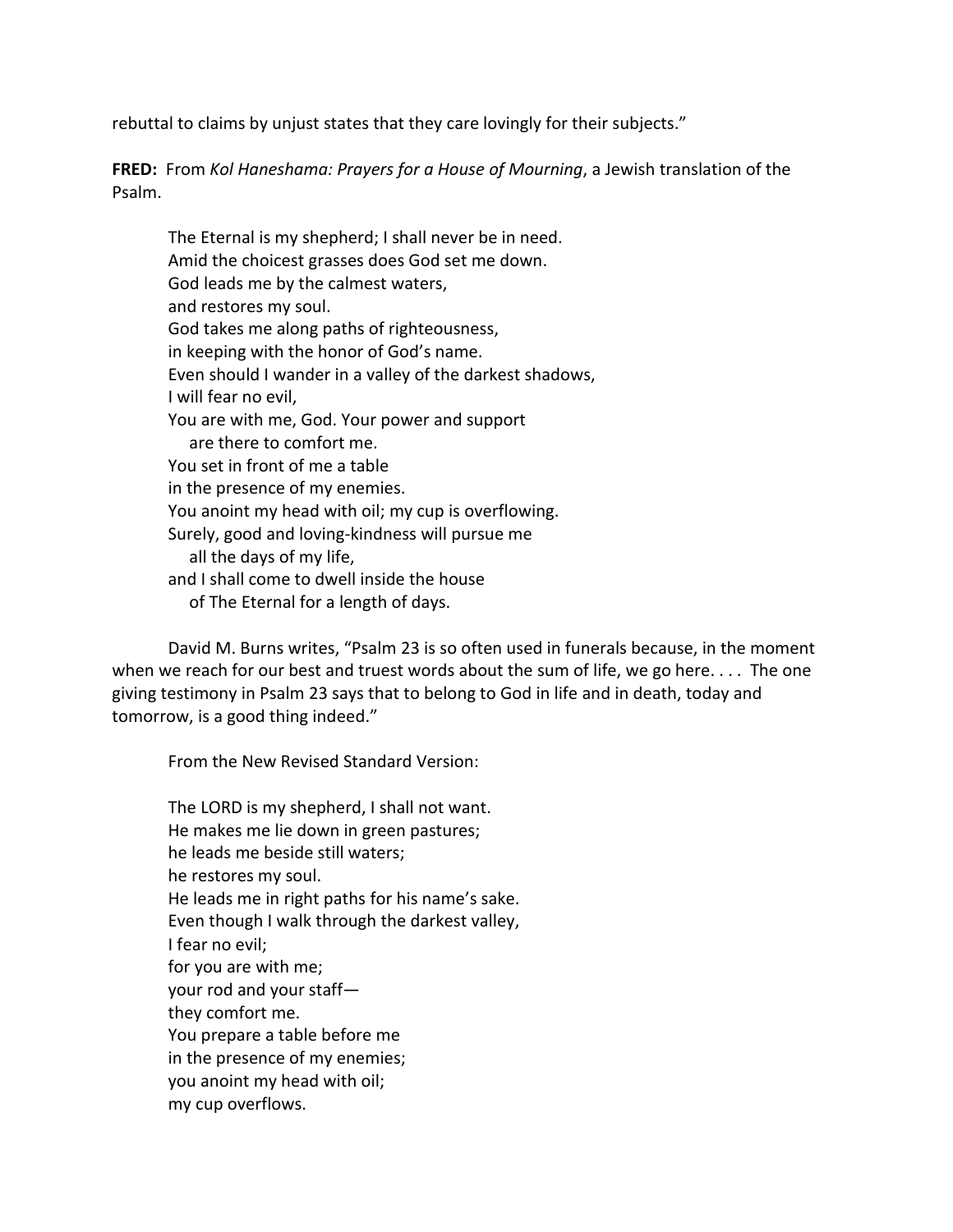Surely goodness and mercy shall follow me all the days of my life, and I shall dwell in the house of the LORD my whole life long.

Walter Brueggemann writes "It is likely that the psalm is not idyllic and romantic as is often interpreted; rather, the psalmist speaks out of a context of deep danger and articulates confidence in YHWH as the one who will keep the flock safe and protected in the face of every danger."

**FRED:** Robert Alter's translation:

The Lord is my shepherd, I shall not want. In grass meadows He makes me lie down, by quiet waters guides me. My life He brings back. He leads me on pathways of justice for His name's sake. Though I walk in the vale of death's shadow, I fear no harm, for You are with me. Your rod and Your staff- it is they that console me. You set out a table before me in the face of my foes. You moisten my head with oil, my cup overflows.

David M. Burns writes, "[Psalm 23] invites us to pause and find our own language for confessing what we have come to believe about life under God's care. . . What language would you use to speak of God's provision in your life?"

**FRED:** By Phyllis Bass Psalm 23: A Feminist Version

The Schechinah, a sheltering presence, makes me whole as a woman: Causing me to rest in green fields, Leading me to calming waters, Replenishing my soul, And empowering me to make life affirming choices In celebration of God's name. Even though I have walked in darkness and known loss, I have not despaired for you are with me. Your guidance and your nurturing spirit have sustained me.

You have set a full table for me when I have been hurt and alienated.

You have conferred upon me unique potential, which I strive to realize.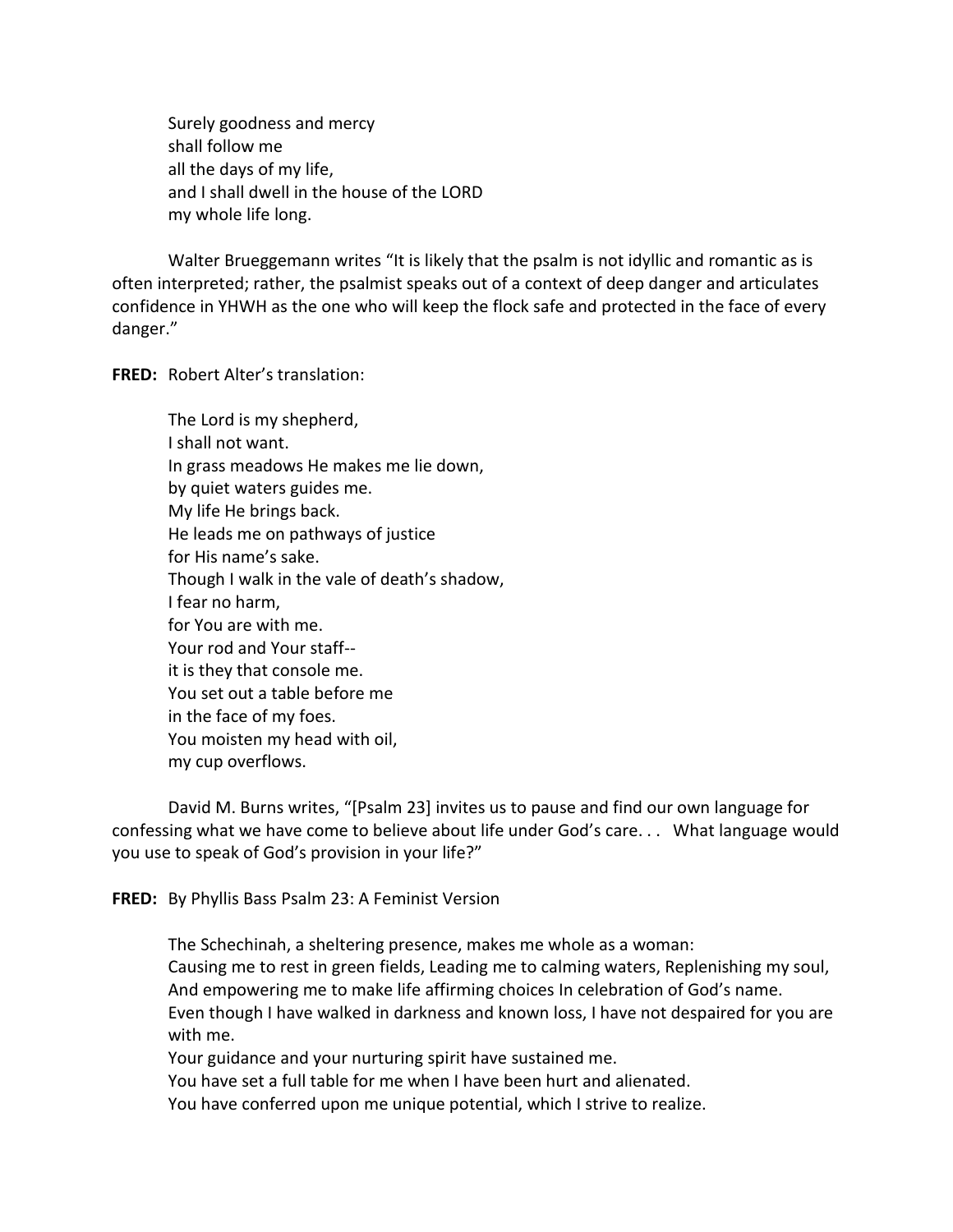From the deep core of my being I am overflowing with gratitude. I know that your goodness and loving kindness will continue to abide within me, And I will live out my days in God's house.

The Psalm reminds us, as Brueggemann writes, that "life with Yahweh is a life of wellbeing and satisfaction."

From The Message by Eugene Peterson:

GOD, my shepherd! I don't need a thing. You have bedded me down in lush meadows, you find me quiet pools to drink from. True to your word, you let me catch my breath and send me in the right direction. Even when the way goes through Death Valley, I'm not afraid when you walk at my side. Your trusty shepherd's crook makes me feel secure. You serve me a six-course dinner right in front of my enemies. You revive my drooping head; my cup brims with blessing. Your beauty and love chase after me every day of my life. I'm back home in the house of GOD for the rest of my life.

"Beauty and love chase after me?" Yes, the goodness and mercy that follow us are pursuing us. The New Cambridge Bible Commentary says "The subject [of the poem] experiences luxurious extravagance in a context of threat, danger, and death."

**FRED:** From the New English Bible:

The LORD is my shepherd; I shall want nothing. He makes me lie down in green pastures, and leads me beside the waters of peace; he renews life within me, and for his name's sake guides me in the right path. Even though I walk through a valley dark as death I fear no evil, for thou art with me,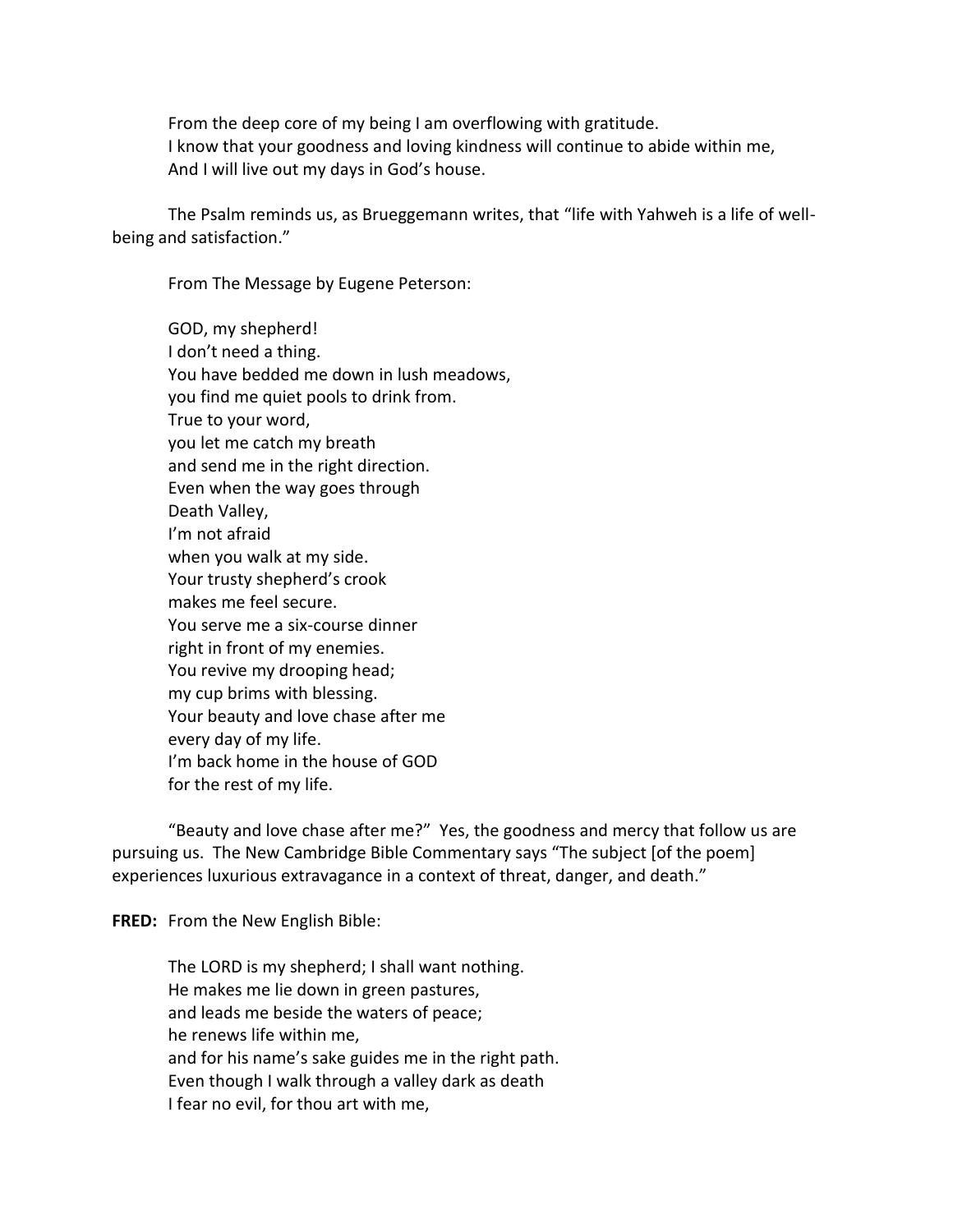thy staff and thy crook are my comfort. Thou spreadest a table for me in the sight of my enemies; thou hast richly bathed my head with oil, and my cup runs over. Goodness and love unfailing, these will follow me all the days of my life, and I shall dwell in the house of the LORD my whole life long.

More than one commentator pointed out that in the poem the shepherd image is replaced by the image of God as host. The emphasis is upon God's hospitality. David Burns asks "Where has God led you to find rest, refreshment, and restoration?"

From the Contemporary English Version:

You, LORD, are my shepherd. I will never be in need. You let me rest in fields of green grass. You lead me to streams of peaceful water, and you refresh my life. You are true to your name, and you lead me along the right paths. I may walk through valleys as dark as death, but I won't be afraid. You are with me, and your shepherd's rod makes me feel safe. You treat me to a feast, while my enemies watch. You honor me as your guest, and you fill my cup until it overflows. Your kindness and love will always be with me each day of my life, and I will live forever in your house, LORD.

We arrive at this place of abundant hospitality after a difficult journey through dark and dangerous places. Walter Brueggemann writes, "It is God's companionship that transforms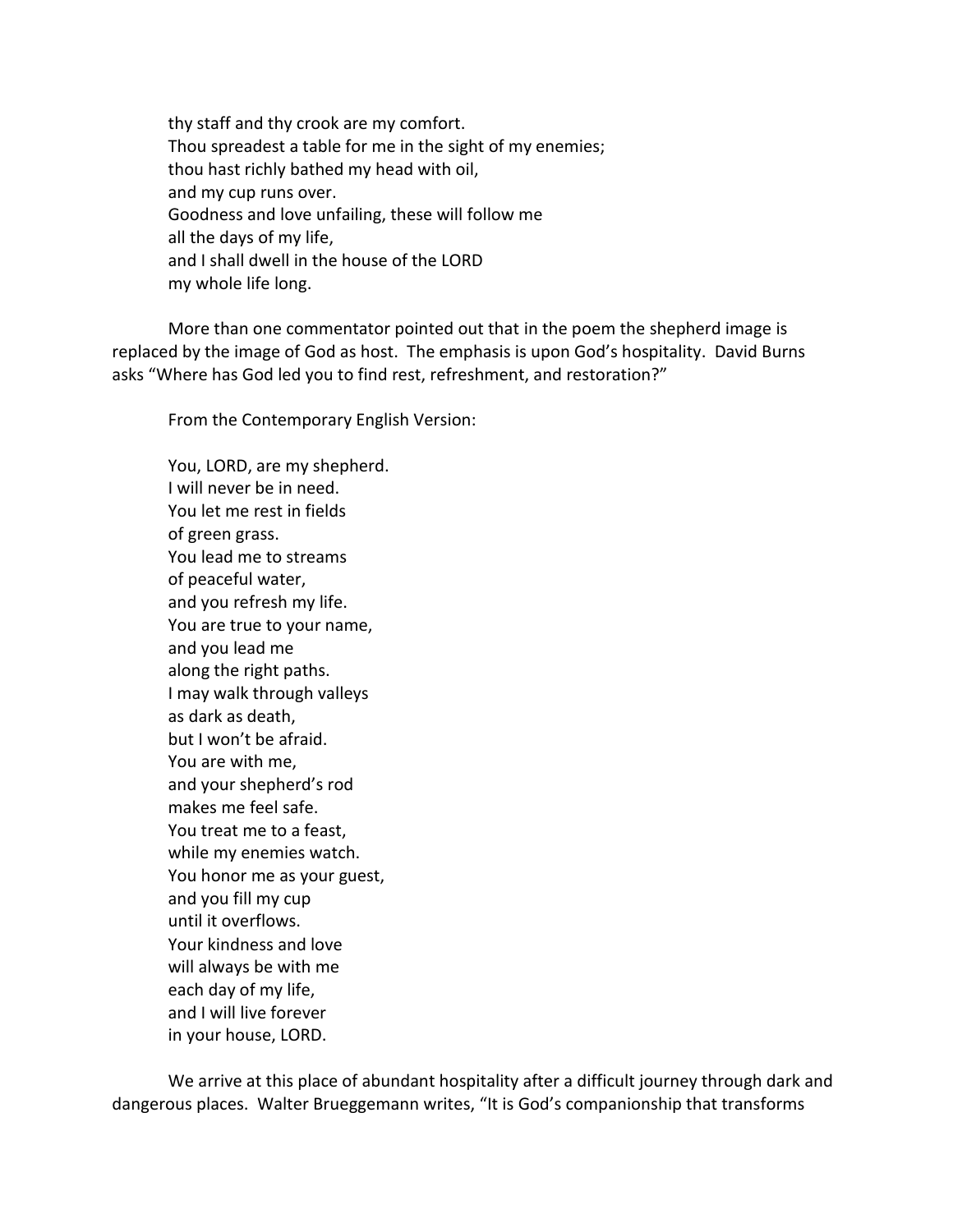every situation. It does not mean there are no deathly valleys, no enemies. But they are not capable of hurt, and so the powerful loyalty and solidarity of Yahweh comfort, precisely in situations of threat."

**FRED:** By Rabbi Brant Rosen

The Holy one is my Guide; my life is whole. We journey together over fertile hillsides and rest beside nourishing springs. This is my spirit ever renewed, for my Guide leads me down paths of fullness. Even when my steps lead into the kingdom of death I do not fear for I know you are with me. Your presence your shelter is a comfort to me. With you I can set myself aright in the face of deepest sorrow; and soon my joy is filled to overflowing. As I journey on, nothing but kindness and love shall follow until the day I finally return. To my Source, my destination.

So, finally, this is a psalm of confidence that God, You are always with us, and that no matter what happens in our lives, in times of darkness, in times of joy, you are there, walking with us, leading us forward, protecting and caring for us, and then welcoming us home with abundance.

From the TANAKH The LORD is my shepherd; I lack nothing.

He makes me lie down in green pastures;